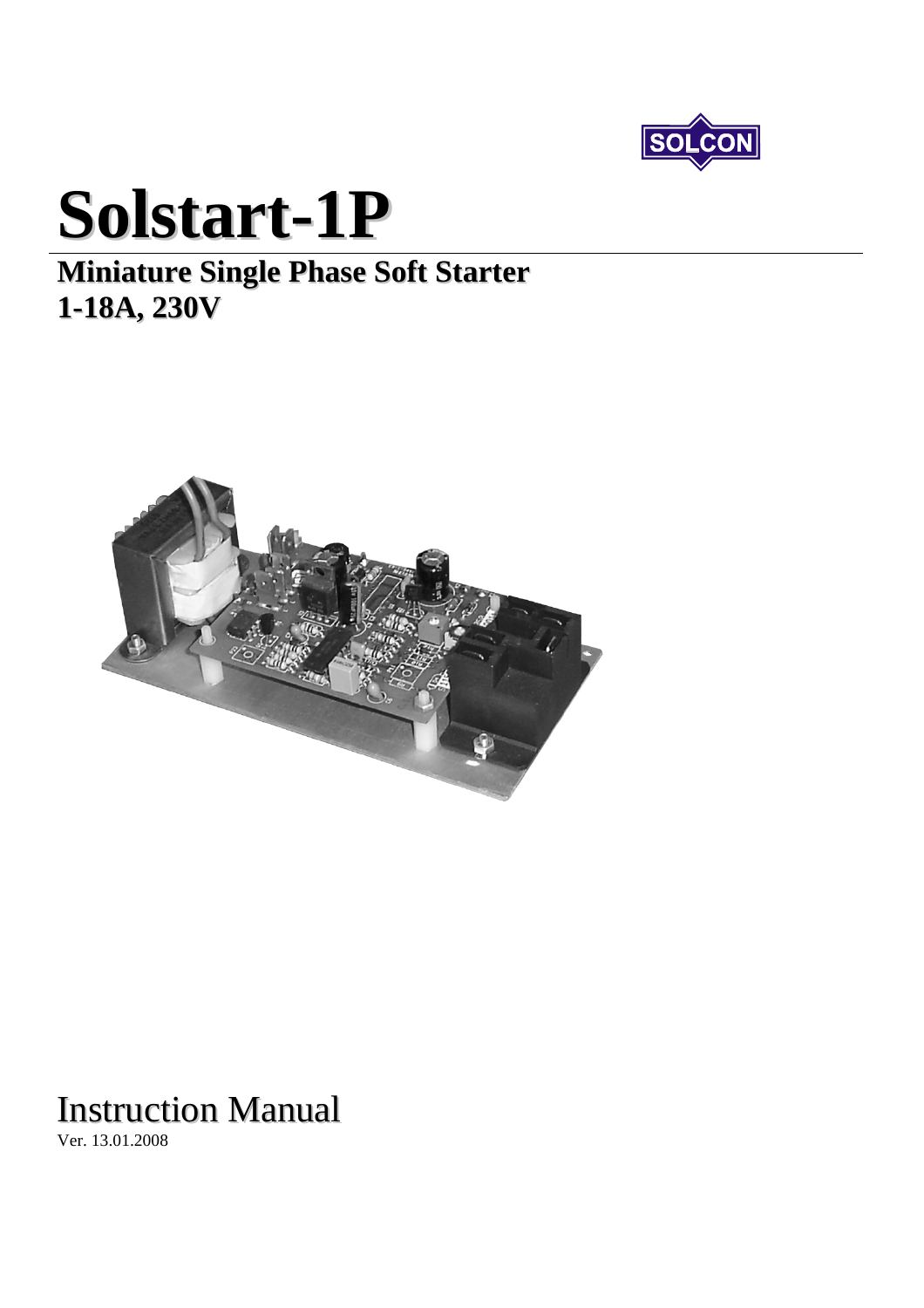#### **Solstart 1-P Manual**

#### **Index**

| 1 <sub>1</sub>   |       |  |
|------------------|-------|--|
|                  |       |  |
|                  |       |  |
|                  |       |  |
| 2.               |       |  |
|                  |       |  |
|                  |       |  |
|                  |       |  |
|                  | 2.4.1 |  |
|                  | 2.4.2 |  |
|                  | 2.4.3 |  |
|                  | 2.4.4 |  |
|                  | 2.4.5 |  |
|                  |       |  |
|                  |       |  |
|                  | 2.6.1 |  |
| $\overline{3}$ . |       |  |
|                  |       |  |
|                  |       |  |
|                  |       |  |
| $\overline{4}$ . |       |  |
|                  |       |  |
|                  |       |  |
|                  |       |  |
| 5.               |       |  |
| 6.               |       |  |
| 7.               |       |  |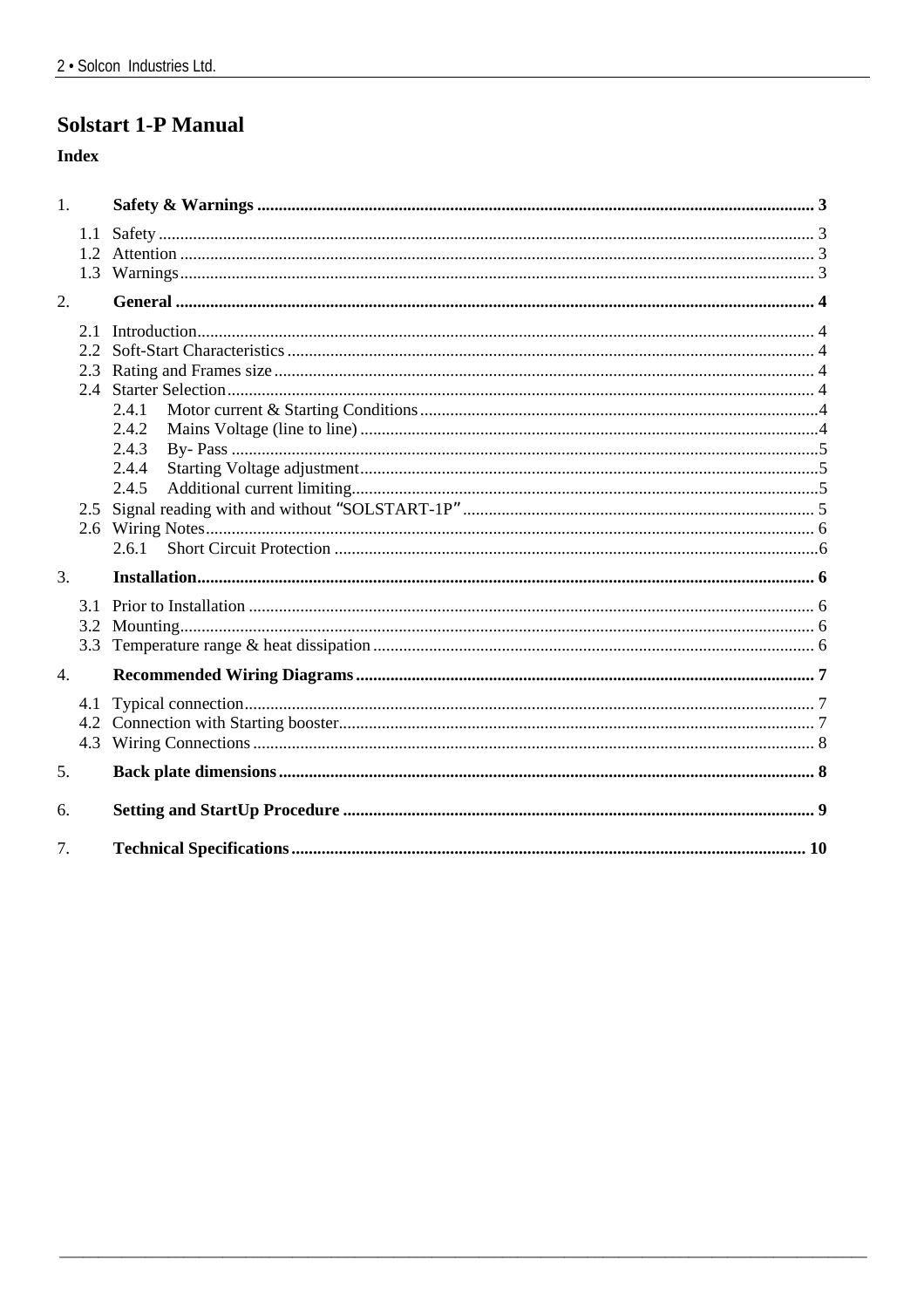#### <span id="page-2-0"></span>1. **SAFETY & WARNINGS**

#### 1.1 Safety

|   | Read this manual carefully before operating the equipment and follow its<br>instructions.                                     |
|---|-------------------------------------------------------------------------------------------------------------------------------|
| 2 | Installation, operation and maintenance should be in strict accordance with this<br>manual, national codes and good practice. |
| 3 | Installation or operation not performed in strict accordance with these<br>instructions will void manufacturer's warranty.    |
|   | Disconnect all power inputs before servicing the soft-starter and/or the motor.                                               |
|   | After installation, check and verify that no parts (bolts, washers, etc) have fallen<br>into the starter.                     |

#### 1.2 Attention

|   | This product was designed for compliance with IEC 947-4-2 for class A<br>equipment.                                                                           |
|---|---------------------------------------------------------------------------------------------------------------------------------------------------------------|
| 2 | Use of the product in domestic environments may cause radio interference, in<br>which case, the user may be required to employ additional mitigation methods. |
|   | Utilization category is AC-53a or AC53b, Form 1.                                                                                                              |
| 4 | For further information, see Technical Specification.                                                                                                         |

#### 1.3 Warnings

| 1           | Internal components and P.C.Bs are at mains potential when the SOLSTART-1P<br>is connected to mains. This voltage is extremely dangerous and will cause death<br>or severe injury if contacted.                                                                                                                   |
|-------------|-------------------------------------------------------------------------------------------------------------------------------------------------------------------------------------------------------------------------------------------------------------------------------------------------------------------|
| $\mathbf 2$ | When SOLSTART-1P is connected to mains, even if control voltage is<br>disconnected and motor is stopped, full voltage may appear on starter's output<br>and motor's terminals. Therefore, for isolation purposes it is required to connect<br>an isolating device (C/B, switch, etc) upstream to the SOLSTART-1P. |
| 3           | The starter must be grounded to ensure correct operation, safety and to prevent<br>damage.                                                                                                                                                                                                                        |
|             | Check that Power Factor capacitors are not connected to the output side of the<br>soft starter.                                                                                                                                                                                                                   |
| 5           | Do not interchange line and load connections                                                                                                                                                                                                                                                                      |

*The company reserves the right to make any improvements or modifications to its products without prior notice and does not guaranty any data in its preliminary publishments.* 

\_\_\_\_\_\_\_\_\_\_\_\_\_\_\_\_\_\_\_\_\_\_\_\_\_\_\_\_\_\_\_\_\_\_\_\_\_\_\_\_\_\_\_\_\_\_\_\_\_\_\_\_\_\_\_\_\_\_\_\_\_\_\_\_\_\_\_\_\_\_\_\_\_\_\_\_\_\_\_\_\_\_\_\_\_\_\_\_\_\_\_\_\_\_\_\_\_\_\_\_\_\_\_\_ **3**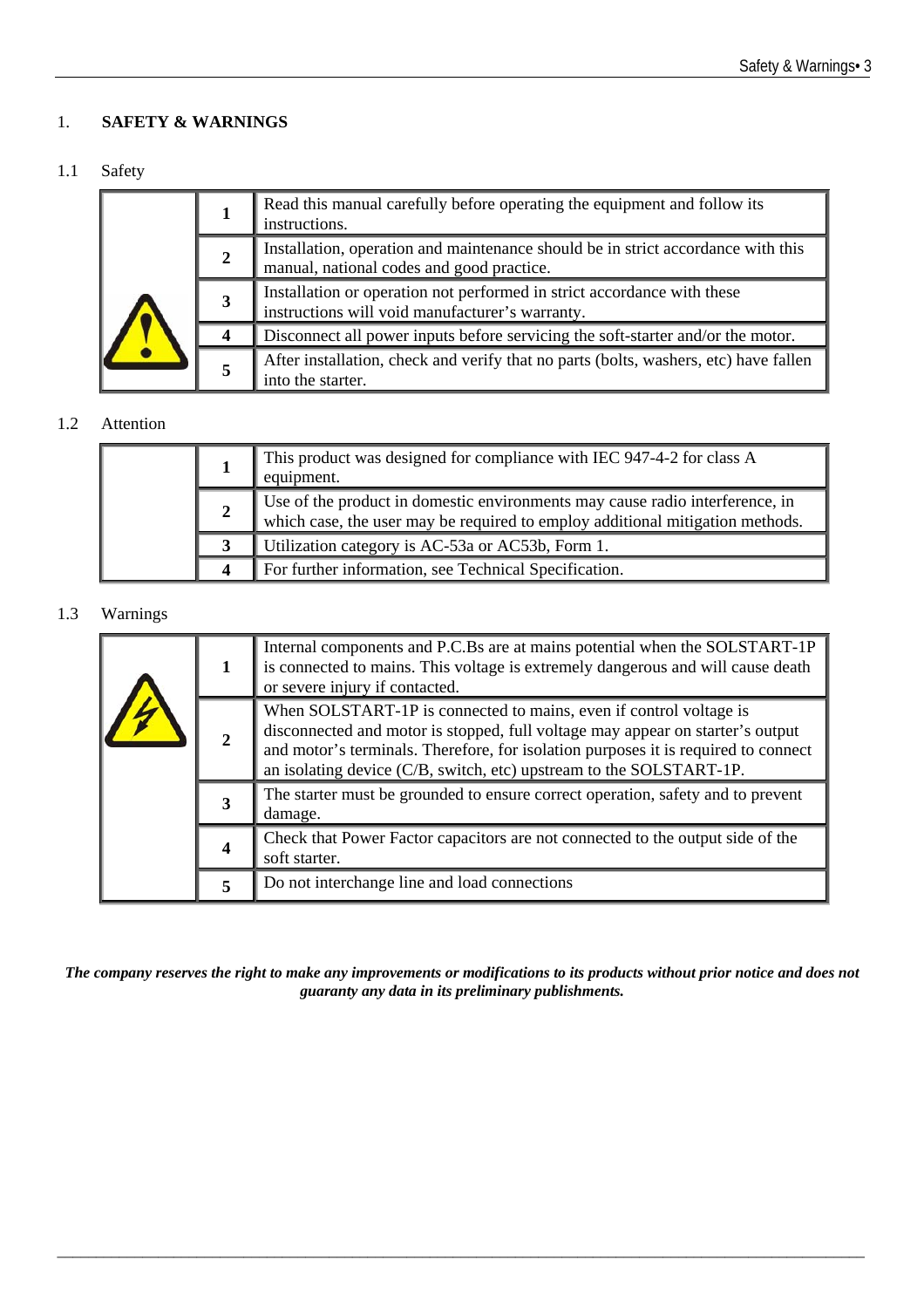#### <span id="page-3-0"></span>2. **GENERAL**

#### 2.1 Introduction

The SOLSTART-1P is a Miniature Analogue soft starter which incorporates a thyristor to start a single phase squirrel cage induction motor. By supplying a slowly increasing voltage, it provides soft start and smooth step-less acceleration, while drawing the minimum current necessary to start the motor.

After the acceleration is completed a bypass is energized, supplying the motor its full voltage.

#### 2.2 Soft-Start Characteristics



#### 2.3 Rating and Frames size

| <b>Max Motor</b> I<br>FLA<br>[A] | <b>Starter type</b><br><b>FLC</b><br>[A] | Frame<br><b>Size</b> | <b>Dimensions</b><br>WxHxD<br>[mm] | Weight<br>[Kg] |
|----------------------------------|------------------------------------------|----------------------|------------------------------------|----------------|
| 18                               | Solstart-1P                              | D1                   | 130x50x40                          | 0.2            |

#### 2.4 Starter Selection

The starter should be selected in accordance with the following criteria:

#### *2.4.1 Motor current & Starting Conditions*

Select the starter according to motor's Full Load Ampere (FLA) - as indicated on its nameplate (even if the motor will not be fully loaded).

\_\_\_\_\_\_\_\_\_\_\_\_\_\_\_\_\_\_\_\_\_\_\_\_\_\_\_\_\_\_\_\_\_\_\_\_\_\_\_\_\_\_\_\_\_\_\_\_\_\_\_\_\_\_\_\_\_\_\_\_\_\_\_\_\_\_\_\_\_\_\_\_\_\_\_\_\_\_\_\_\_\_\_\_\_\_\_\_\_\_\_\_\_\_\_\_\_\_\_\_\_\_\_\_

The SOLSTART-1P is designed to operate under the following maximum conditions:

| Ambient<br><b>Temperature</b> | <b>Starting Current</b><br>A | <b>Acceleration</b><br><b>Time</b><br>[sec] |
|-------------------------------|------------------------------|---------------------------------------------|
|                               | 400% x In                    |                                             |

Max. Starts per Hour: twenty (20) starts per hour at maximum ratings. For other starting conditions – consult factory

*2.4.2 Mains Voltage (line to line)* 

```
220 - 240V (+10\% - 15\%)
```
Each starter is suitable for one of the above levels & for 50/60 Hz.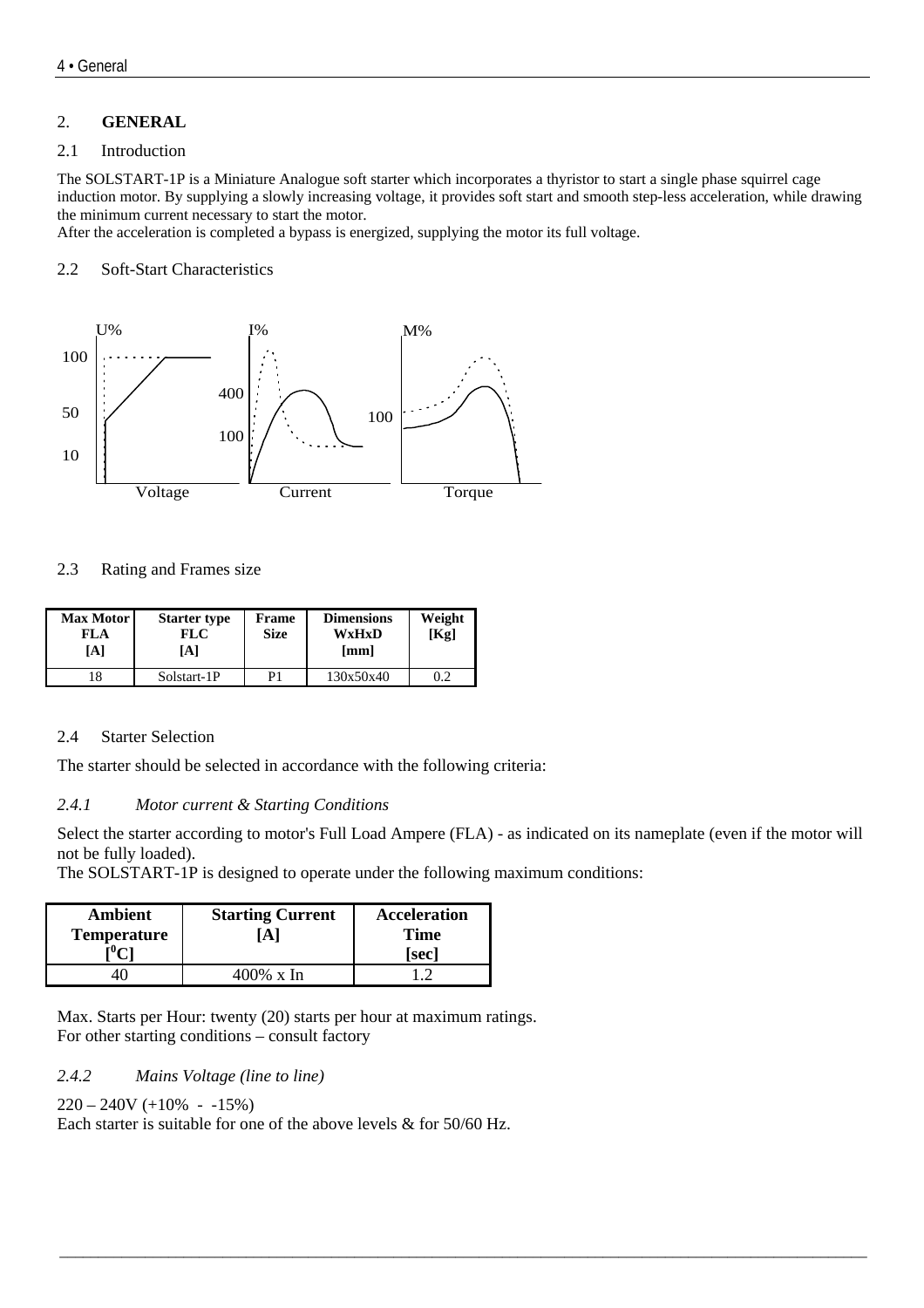#### <span id="page-4-0"></span>*2.4.3 By- Pass*

30A, 8310VA, 277VAC. (Maximum ratings)

The SOLSTART-1P incorporates a change-over internal by-pass. While starting, the by-pass allows current flow through the thyristor. At the end of the starting process the by-pass closes and carries the current to the Motor. The by-Pass is responsible for 2 functions at the end of acceleration:

- 1. The NO contact closes, shortens soft starter's thyristor and bypasses it.
- 2. The NC contact opens and disconnecting the Starting booster (If exist Consult factory for utilizing a starter booster)

#### *2.4.4 Starting Voltage adjustment*

The SOLSTART-1P incorporates a potentiometer (P15) allows the user to adjust the starting voltage of the motor thus controlling motor's current and starting time.

#### *2.4.5 Additional current limiting*

In case of high starting current it is possible to add a starting buster to decrease the starting current. Consult factory for additional information.

#### 2.5 Signal reading with and without "SOLSTART-1P"



| <b>CAUTION!</b> | Power factor correction capacitors, if any, must not be installed on starter's Load side.<br>When required, Install capacitors on the Line side.                                                                                                                      |
|-----------------|-----------------------------------------------------------------------------------------------------------------------------------------------------------------------------------------------------------------------------------------------------------------------|
| WARNING!        | When Mains voltage is connected to the starter, full voltage will appear on the starter's<br>load terminals. Therefore, for isolation purposes it is required to connect an isolating<br>device $(C/B$ , switch, etc) upstream to the SOLSTART-1P (on the Line Side). |

\_\_\_\_\_\_\_\_\_\_\_\_\_\_\_\_\_\_\_\_\_\_\_\_\_\_\_\_\_\_\_\_\_\_\_\_\_\_\_\_\_\_\_\_\_\_\_\_\_\_\_\_\_\_\_\_\_\_\_\_\_\_\_\_\_\_\_\_\_\_\_\_\_\_\_\_\_\_\_\_\_\_\_\_\_\_\_\_\_\_\_\_\_\_\_\_\_\_\_\_\_\_\_\_ **3**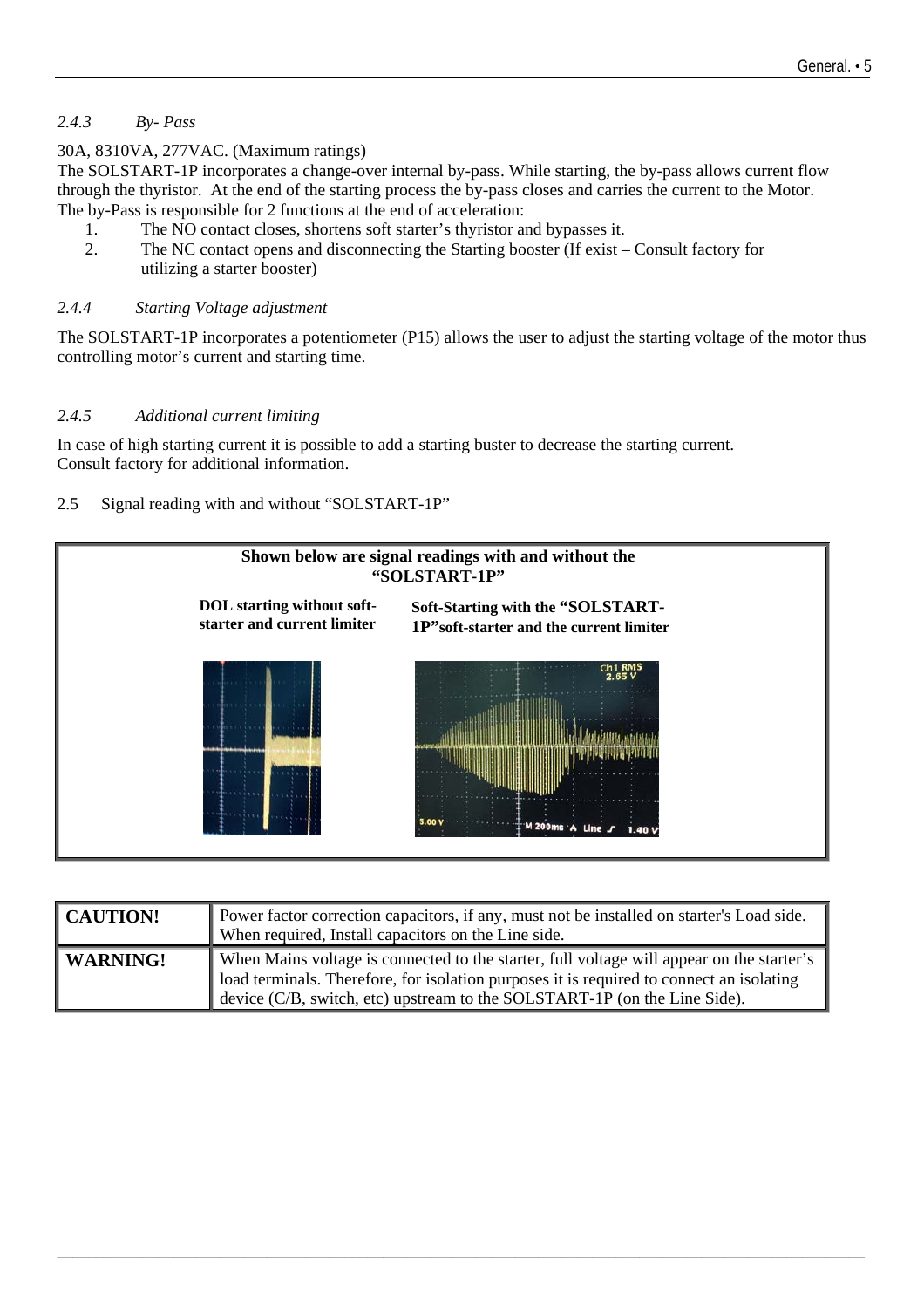#### <span id="page-5-0"></span>2.6 Wiring Notes

#### *2.6.1 Short Circuit Protection*

The SOLSTART-1P should be protected against a short circuit by Thyristor Protection fuses. The recommended fuses are: FWP-25B by Bussmann or equivalent.

#### 3. **INSTALLATION**

| l W | Do not interchange line and load connections |
|-----|----------------------------------------------|
|     |                                              |

#### 3.1 Prior to Installation

Check that Motor's Full Load Ampere (FLA) is lower than or equal to the starters Full Load Current (FLC).

#### 3.2 Mounting

The starter must be mounted with all four mounting holes.

It is recommended to mount the starter directly on the rear metal plate of the equipment for better heat dissipation. Do not mount the starter near heat sources.

Protect the starter from dust and corrosive atmospheres

Surrounding air temperature in the cabinet should not exceed 40ºC

#### 3.3 Temperature range & heat dissipation

The starter is rated to operate over a temperature range of  $0^{\circ}C$  (32 $^{\circ}F$ ) to +40 $^{\circ}C$ (104 $^{\circ}F$ ). Relative non-condensed humidity inside the enclosure should not exceed 93%.

| <b>ATTENTION!</b> | ■ Operating at surrounding air temp. (Inside the cabinet) higher than 40°C may cause |
|-------------------|--------------------------------------------------------------------------------------|
|                   | damage to the starter.                                                               |

Starter's heat dissipation while motor is running and the internal bypass is closed is typically less than 0.1 x In (in watts)

**Example**: For an 18A motor, heat dissipation is less than 2 watts while running.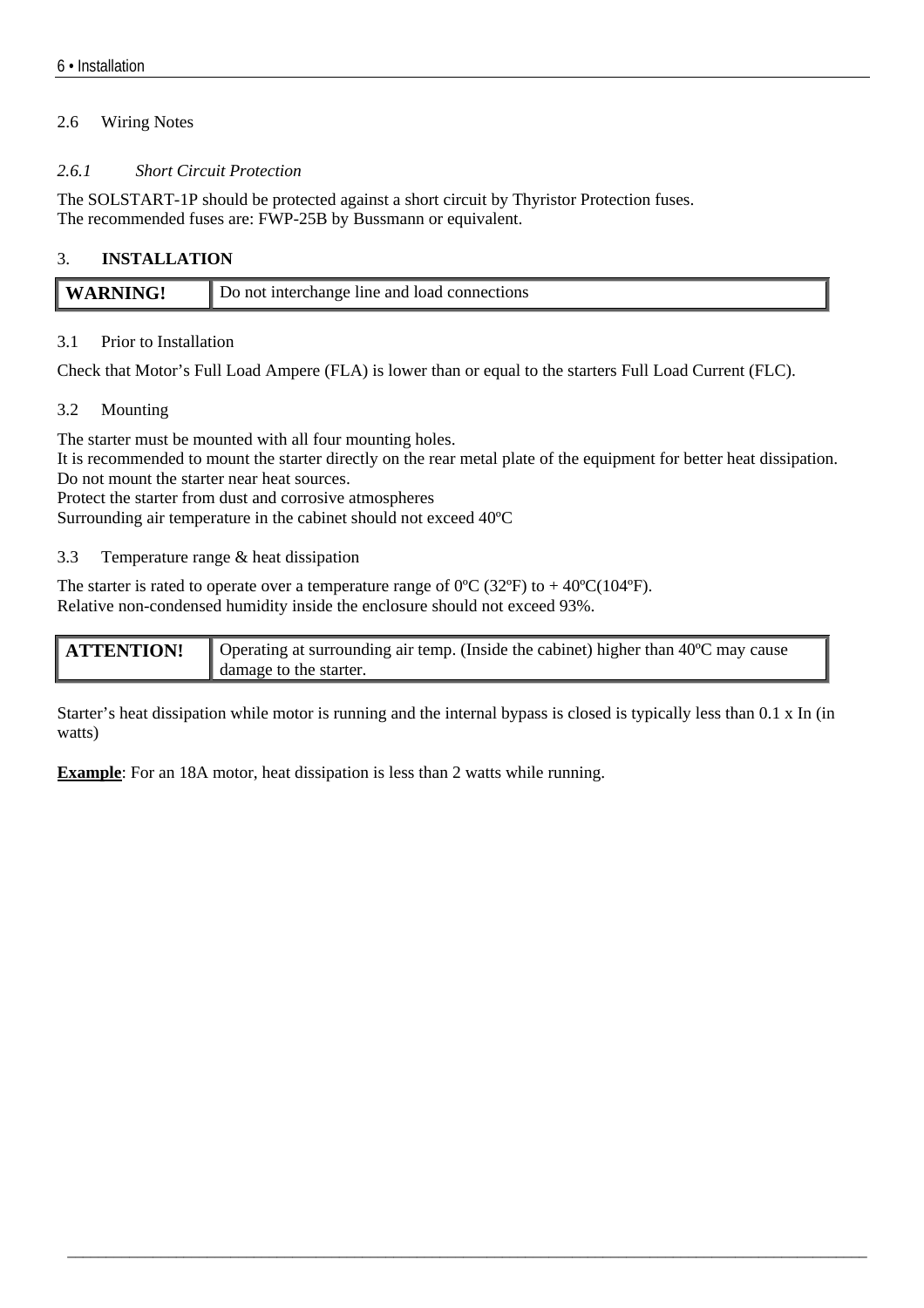#### <span id="page-6-0"></span>4. **RECOMMENDED WIRING DIAGRAMS**

#### 4.1 Typical connection



#### **Notes:**

(1) Motor protection is not shown on this drawing

(2) Contact factory for different kind of motor than shown on this drawing.

#### 4.2 Connection with Starting booster



\_\_\_\_\_\_\_\_\_\_\_\_\_\_\_\_\_\_\_\_\_\_\_\_\_\_\_\_\_\_\_\_\_\_\_\_\_\_\_\_\_\_\_\_\_\_\_\_\_\_\_\_\_\_\_\_\_\_\_\_\_\_\_\_\_\_\_\_\_\_\_\_\_\_\_\_\_\_\_\_\_\_\_\_\_\_\_\_\_\_\_\_\_\_\_\_\_\_\_\_\_\_\_\_ **9**

#### **Note:**

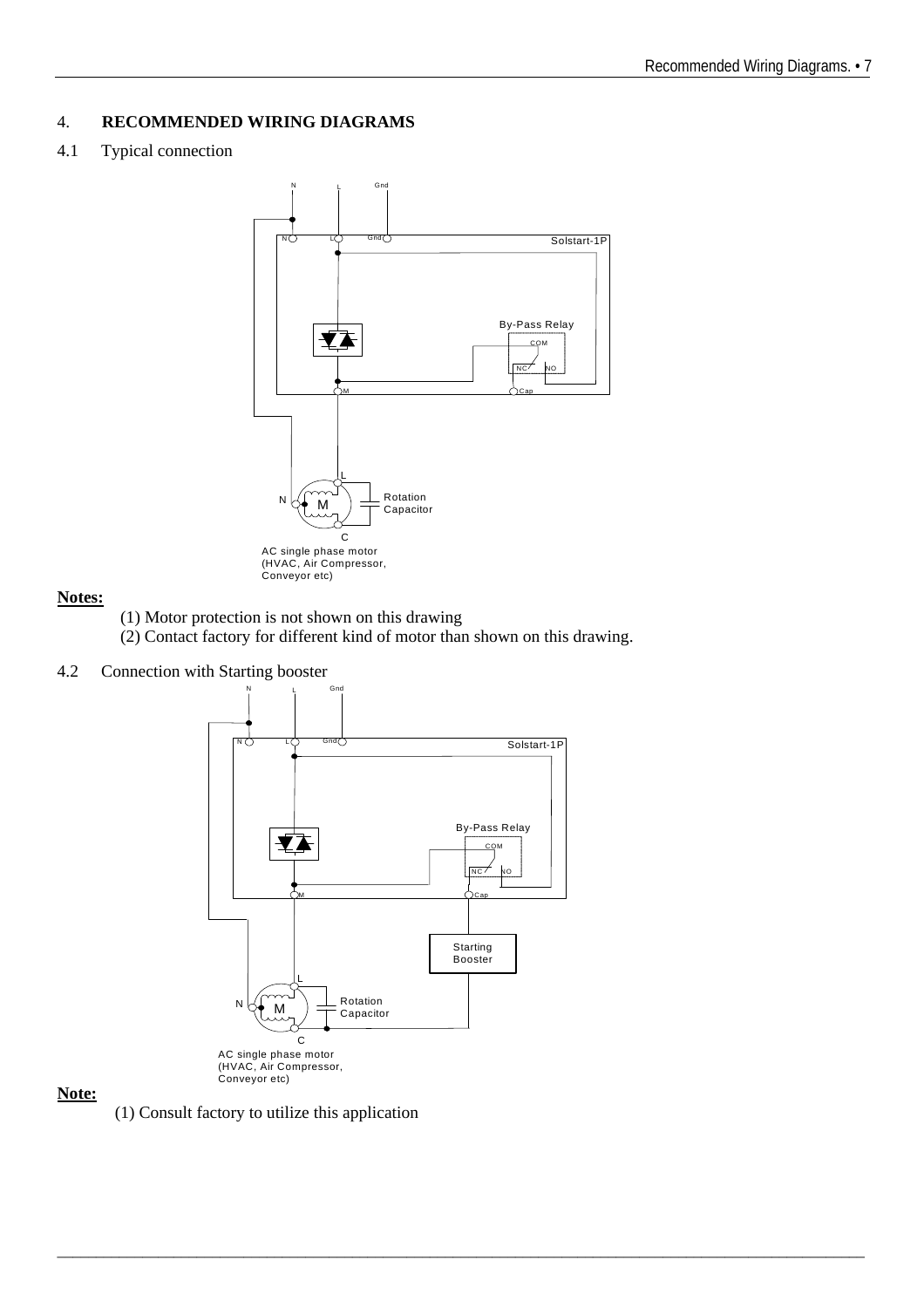#### <span id="page-7-0"></span>4.3 Wiring Connections

- 1 Connect grounding wire to the SOLSTART-1P.
- 2 Connect Neutral wire to the SOLSTART-1P as shown in the drawing.
- 3 Connect phase to the PCB as shown in the drawing to point "L" indicated on the PCB.
- 4 Make sure motor is connected to neutral. (**not** via the SOLSTART-1P)
- 5 Connect wire to the motor from point "M" indicated on the PCB.
- 6 Leave wire B not connected **and isolated**. (Wire B is used for "Starting Booster" – Consult factory.)



#### 5. **BACK PLATE DIMENSIONS**



\_\_\_\_\_\_\_\_\_\_\_\_\_\_\_\_\_\_\_\_\_\_\_\_\_\_\_\_\_\_\_\_\_\_\_\_\_\_\_\_\_\_\_\_\_\_\_\_\_\_\_\_\_\_\_\_\_\_\_\_\_\_\_\_\_\_\_\_\_\_\_\_\_\_\_\_\_\_\_\_\_\_\_\_\_\_\_\_\_\_\_\_\_\_\_\_\_\_\_\_\_\_\_ **9**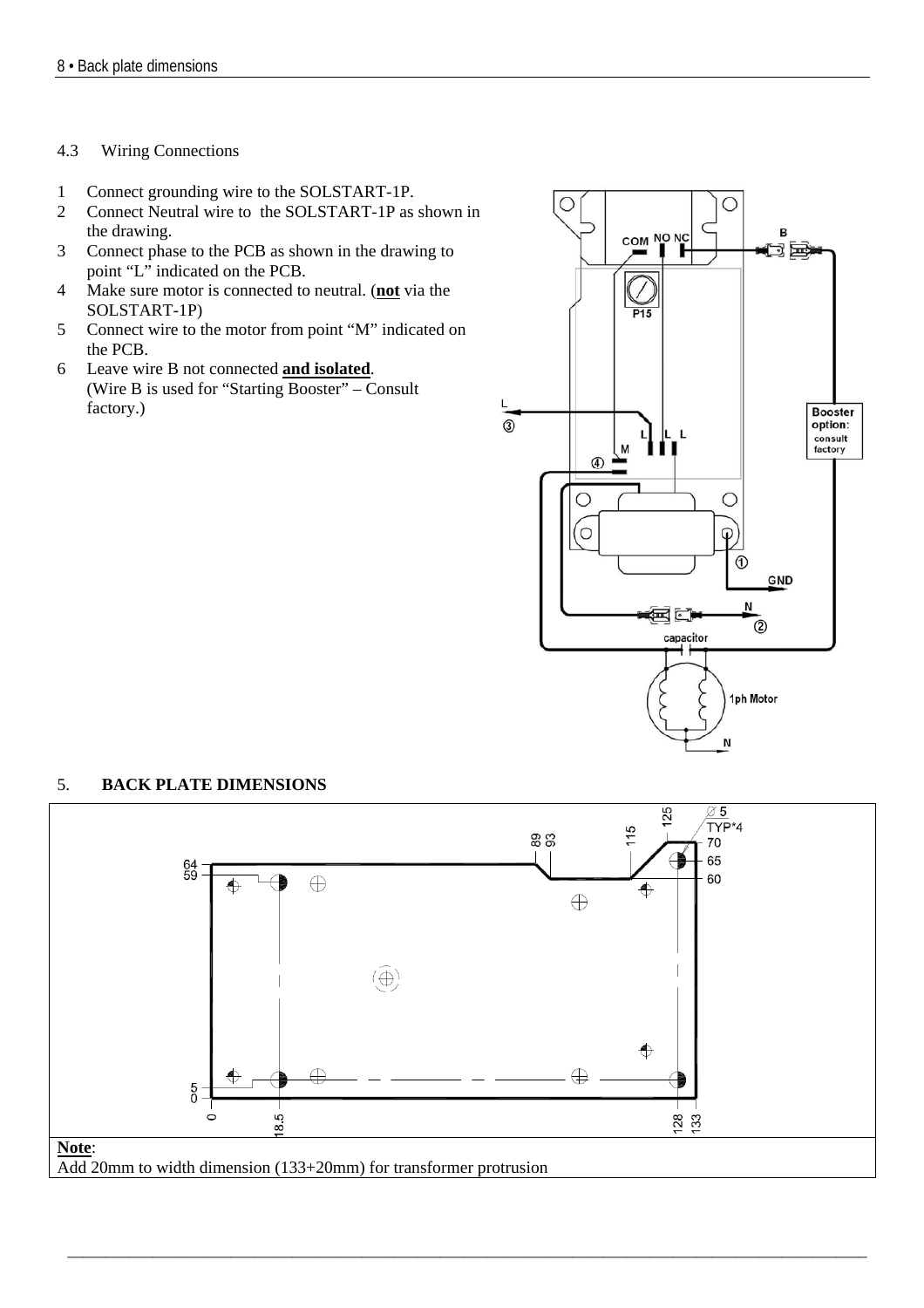#### <span id="page-8-0"></span>6. **SETTING AND STARTUP PROCEDURE**



#### **Note**:

By-Pass should change its position about one second after start process is completed and current should reduce to the motor's normal current.

\_\_\_\_\_\_\_\_\_\_\_\_\_\_\_\_\_\_\_\_\_\_\_\_\_\_\_\_\_\_\_\_\_\_\_\_\_\_\_\_\_\_\_\_\_\_\_\_\_\_\_\_\_\_\_\_\_\_\_\_\_\_\_\_\_\_\_\_\_\_\_\_\_\_\_\_\_\_\_\_\_\_\_\_\_\_\_\_\_\_\_\_\_\_\_\_\_\_\_\_\_\_\_\_ **9**